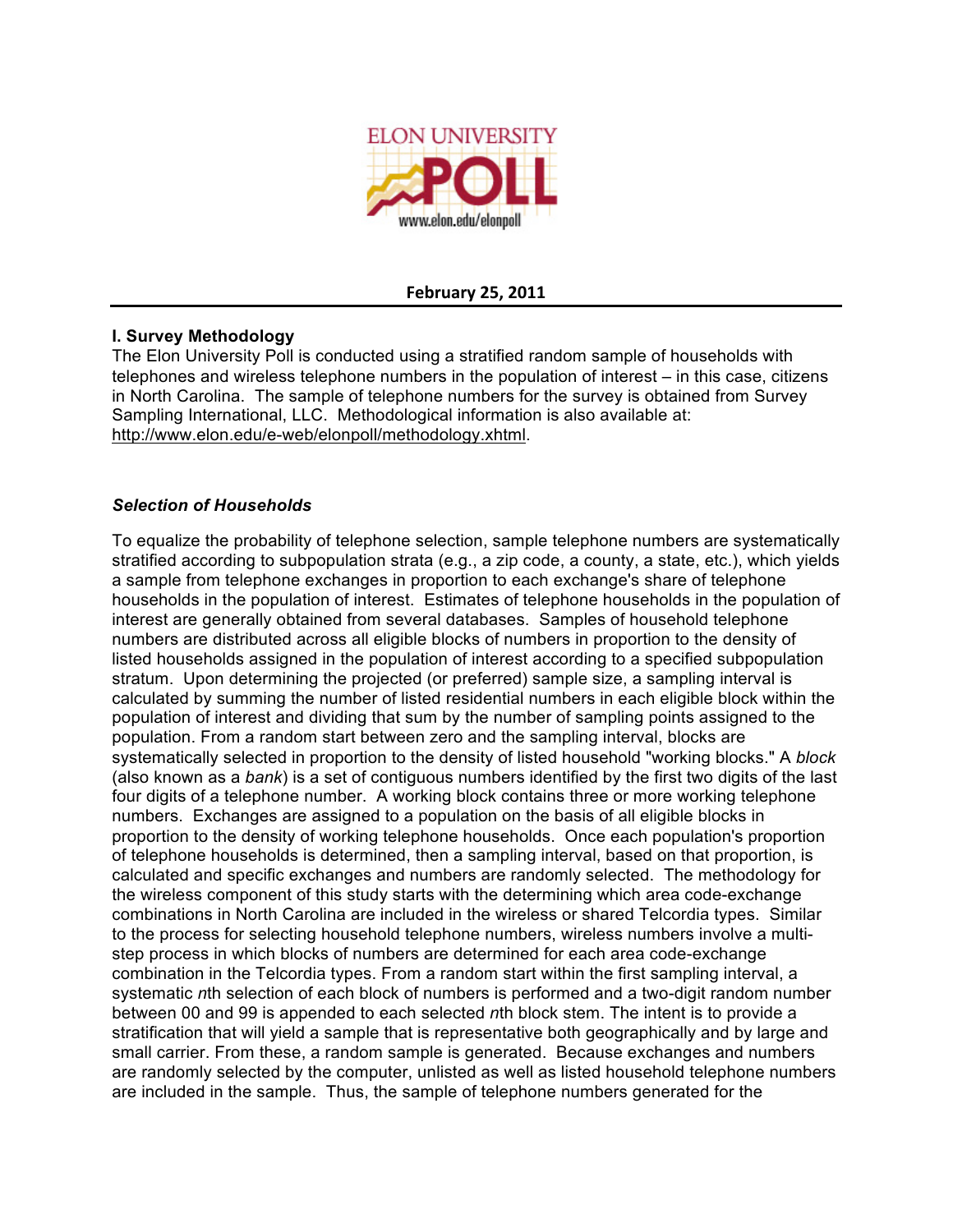population of interest constitutes a random sample of telephone households and wireless numbers of the population.

### *Procedures Used for Conducting the Poll*

The survey was conducted Sunday, February, 20<sup>th</sup>, through Thursday, February 24<sup>th</sup>, of 2011. During this time calls were made from 1:00 pm to 6:00 pm on Sunday, and from 5:00 pm to 9:00 pm on Monday through Thursday. The Elon University Poll uses CATI system software (Computer Assisted Telephone Interviewing) in the administration of surveys. For each working telephone number in the sample, several attempts were made to reach each number. Only individuals 18 years or older were interviewed; those reached at business or work numbers were not interviewed. For each number reached, one adult is generally selected based on whether s/he is the oldest or youngest adult. Interviews, which are conducted by live interviewers, are completed with adults from the target population as specified. Interviews for this survey were completed with 467 adults from North Carolina. For a sample size of 467, there is a 95 percent probability that our survey results are within plus or minus 4.6 percentage points (the margin of sampling error) of the actual population distribution for any given question. For sub-samples (a subgroup selected from the overall sample), the margin of error is higher depending on the size of the subsample. When we use a subsample, we identify these results as being from a subsample and provide the total number of respondents and margin of error for that subsample. In reporting our results, we note any use of a subsample where applicable. Because our surveys are based on probability sampling, there are a variety of factors that prevent these results from being perfect, complete depictions of the population; the foremost example is that of margin of sampling error (as noted above). With all probability samples, there are theoretical and practical difficulties estimating population characteristics (or parameters). Thus, while efforts are made to reduce or lessen such threats, sampling error as well as other sources of error – while not all inclusive, examples of other error effects are non-response rates, question order effects, question wording effects, etc. – are present in surveys derived from probability samples.

### *Questions and Question Order*

The Elon University Poll provides the questions as worded and the order in which these questions are administered (to respondents). Conspicuous in reviewing some questions is the "bracketed" information. Information contained within brackets ( [ ] ) denotes response options as provided in the question; this bracketed information is rotated randomly to ensure that respondents do not receive a set order of response options presented to them, which also maintains question construction integrity by avoiding respondent acquiescence based on question composition. Some questions used a probe maneuver to determine a respondent's intensity of perspective. Probe techniques used in this questionnaire mainly consist of asking a respondent if their response is more intense than initially provided. For example, upon indicating whether s/he is satisfied or dissatisfied, we asked the respondent "would you say you are very 'satisfied'/'dissatisfied'". This technique is employed in some questions as opposed to specifying the full range of choices in the question. Though specifying the full range of options in questions is a commonly accepted practice in survey research, we sometimes prefer that the respondent determine whether their perspective is stronger or more intense for which the probe technique used. Another method for acquiring information from respondents is to ask an "openended" question. The open-ended question is a question for which no response options are provided, i.e., it is entirely up to the respondent to provide the response information.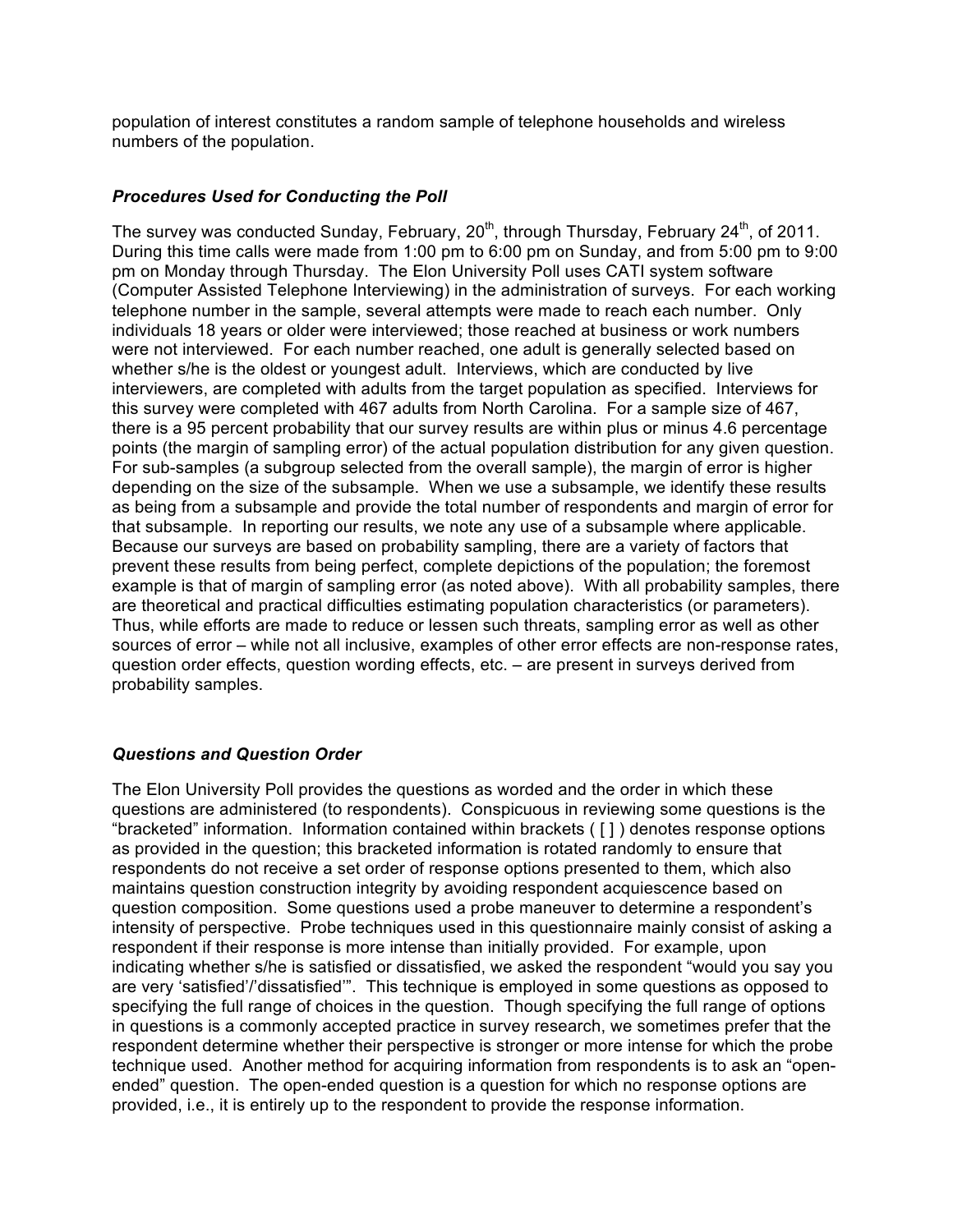### *The Elon University Poll*

The Elon University Poll is conducted under the auspices of the Center for Public Opinion Polling (Hunter Bacot, Director & Mileah Kromer, Assistant Director), which is a constituent part of the Institute for Politics and Public Affairs (George Taylor, Director); both these organizations are housed in the department of political science at Elon University. These academic units are part of Elon College, the College of Arts and Sciences at Elon University. The Elon University administration, led by Dr. Leo Lambert, President of the university, fully support the Elon University Poll as part of its service commitment to state, regional, and national constituents. Dr. Hunter Bacot, a professor in the department of political science, directs the Elon University Poll. Elon University students administer the survey as part of the University's commitment to experiential learning where "students learn through doing."

## **II. Survey Instrument and Percent Distributions by Question**

Interviews were completed with 467 adults from households in the North Carolina. For a sample size of 467, there is a 95 percent probability that our survey results are within plus or minus 4.6 percentage points (the margin of sampling error) of the actual population distribution for any given question. The questions as presented are normally in the order in which these appear on the survey instrument; in these results, questions on the budget and taxes are not in the order as presented to respondents. The instrument, which provides the order of administration, will be available on our website (http://www.elon.edu/e-web/elonpoll/ default.xhtml on Monday, February 28<sup>th</sup>). Due to rounding, column totals may not equal 100 percent as indicated. Data are weighted to reflect the adult population in terms of age and race.

| About the Codes appearing in Questions and Responses |                                                                                                                                                                                                                                                                                                                                                                                                                                                                   |  |
|------------------------------------------------------|-------------------------------------------------------------------------------------------------------------------------------------------------------------------------------------------------------------------------------------------------------------------------------------------------------------------------------------------------------------------------------------------------------------------------------------------------------------------|--|
|                                                      |                                                                                                                                                                                                                                                                                                                                                                                                                                                                   |  |
| <b>Response Options not</b><br>offered               | Response options are not offered to the person taking<br>the survey (respondent), but are included in the question<br>as asked (and usually denoted by brackets, [ ]).<br>Response options are generally offered only for<br>demographic questions (background characteristic, e.g.,<br>age, education, income, etc.).                                                                                                                                            |  |
| v = volunteered response                             | Respondents volunteer response option. As response<br>options are not offered to those taking the survey, some<br>respondents offer or volunteer response options.<br>Though not all volunteered options can be anticipated,<br>the more common options are noted.                                                                                                                                                                                                |  |
| $p =$ probed response                                | Respondents self-place in this option or category. A<br>probe maneuver is used in questions to allow the<br>respondent to indicate whether her/his response is more<br>intense than initially provided for in the choices<br>appearing in the question. For example, on probe<br>questions the interviewer, upon a respondent indicating<br>that she/he is satisfied (or dissatisfied), is instructed to<br>ask him/her "Would you say you are "very satisfied"?" |  |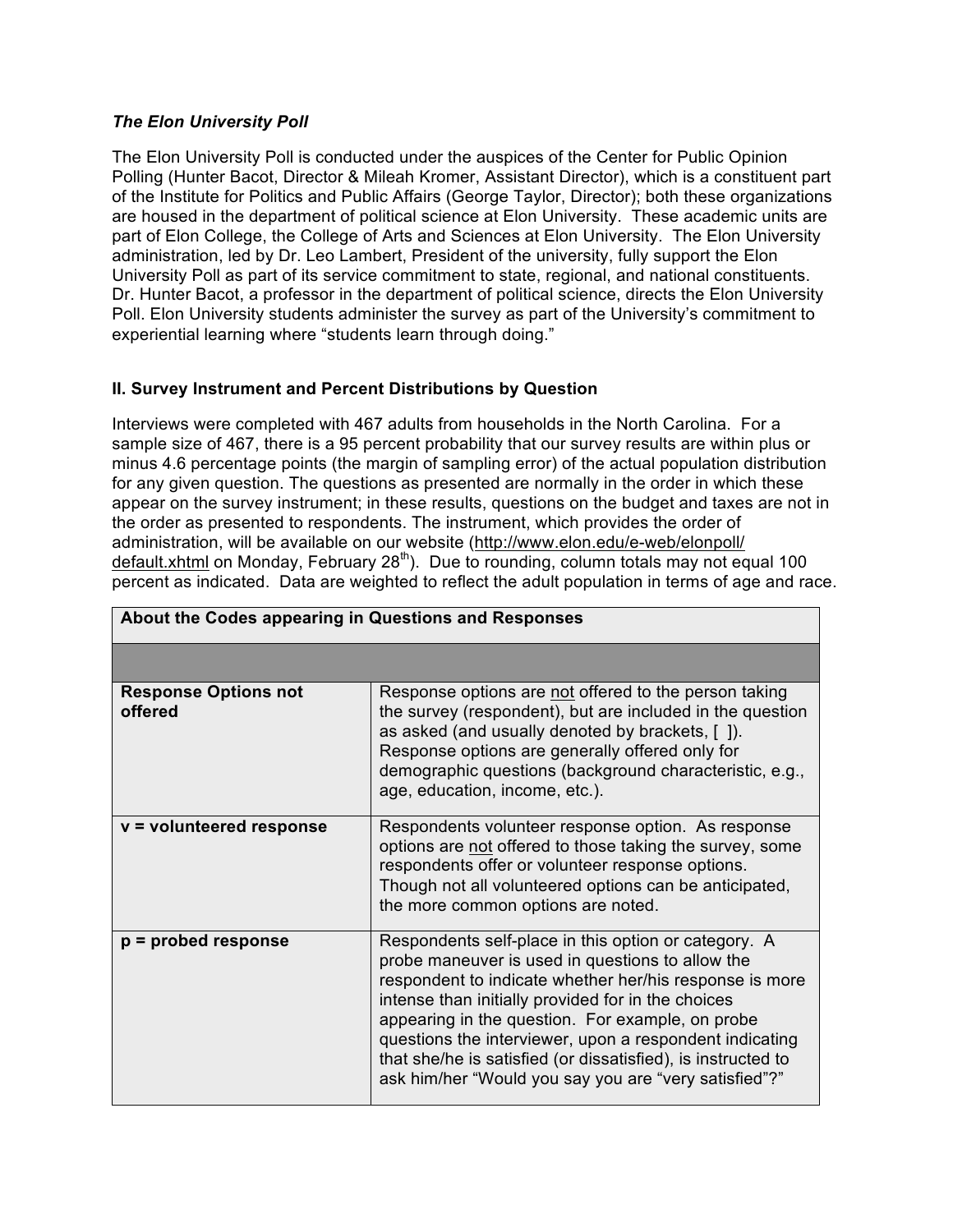**First, what do you think is the most important issue facing the state of North Carolina? (open ended)**

|                                                   | Percent |
|---------------------------------------------------|---------|
| ECONOMY (JOBS, UNEMPLOYMENT, HOUSING CRISIS, ETC) | 59.3    |
| ELEMENTARY & SECONDARY EDUCATION                  | 14.4    |
| <b>TAXES</b>                                      | 4.4     |
| <b>HEALTH CARE</b>                                | 3.6     |
| <b>ENERGY &amp; GAS PRICES</b>                    | 1.8     |
| ECONOMIC DEVELOPMENT                              | 1.6     |
| <b>OTHER</b>                                      | 10.7    |
| DON T KNOW (v)                                    | 4.2     |
| Total (N=467, +/- 4.6)                            | 100.0   |

Note: Issues mentioned less than 1 percent are not listed and are considered "other."

# **Do you [approve or disapprove] of the way Beverly Perdue is handling her job as governor?**

|                                | <b>FEB</b> | <b>OCT</b> | <b>SEPT</b> |
|--------------------------------|------------|------------|-------------|
|                                | 2011       | 2010       | 2010        |
| <b>STRONGLY DISAPPROVE (p)</b> | 16.1       | 22.7       | 18.0        |
| <b>DISAPPROVE</b>              | 24.6       | 25.3       | 25.5        |
| <b>APPROVE</b>                 | 36.5       | 31.8       | 36.3        |
| <b>STRONGLY APPROVE (p)</b>    | 3.7        | 7.0        | 6.3         |
| DON T KNOW (v)                 | 18.8       | 12.9       | 13.6        |
| REFUSED (v)                    | 0.3        | 0.3        | 0.3         |
| <b>Total</b>                   | 100.0      | 100.0      | 100.0       |
|                                | $N = 467$  | $N = 515$  | $N = 584$   |
|                                | $+/- 4.6$  | $+/-4.4$   | $+/-4.1$    |

## **Do you have a [favorable or unfavorable] opinion of Governor Perdue?**

|                          | <b>FEB</b> | <b>SEPT</b> | <b>APRIL</b> |
|--------------------------|------------|-------------|--------------|
|                          | 2011       | 2010        | 2010         |
| STRONGLY UNFAVORABLE (p) | 12.3       | 16.8        | 17.0         |
| <b>UNFAVORABLE</b>       | 25.4       | 25.4        | 28.5         |
| <b>FAVORABLE</b>         | 34.8       | 31.0        | 30.1         |
| STRONGLY FAVORABLE (p)   | 5.8        | 7.1         | 4.8          |
| DON T KNOW (v)           | 21.0       | 19.5        | 18.6         |
| REFUSED (v)              | 0.8        | 0.2         | 1.1          |
| Total                    | 100.0      | 100.0       | 100.0        |
|                          | $N = 467$  | $N = 584$   | $N = 607$    |
|                          | $+/- 4.6$  | $+/-4.1$    | $+/-4.1$     |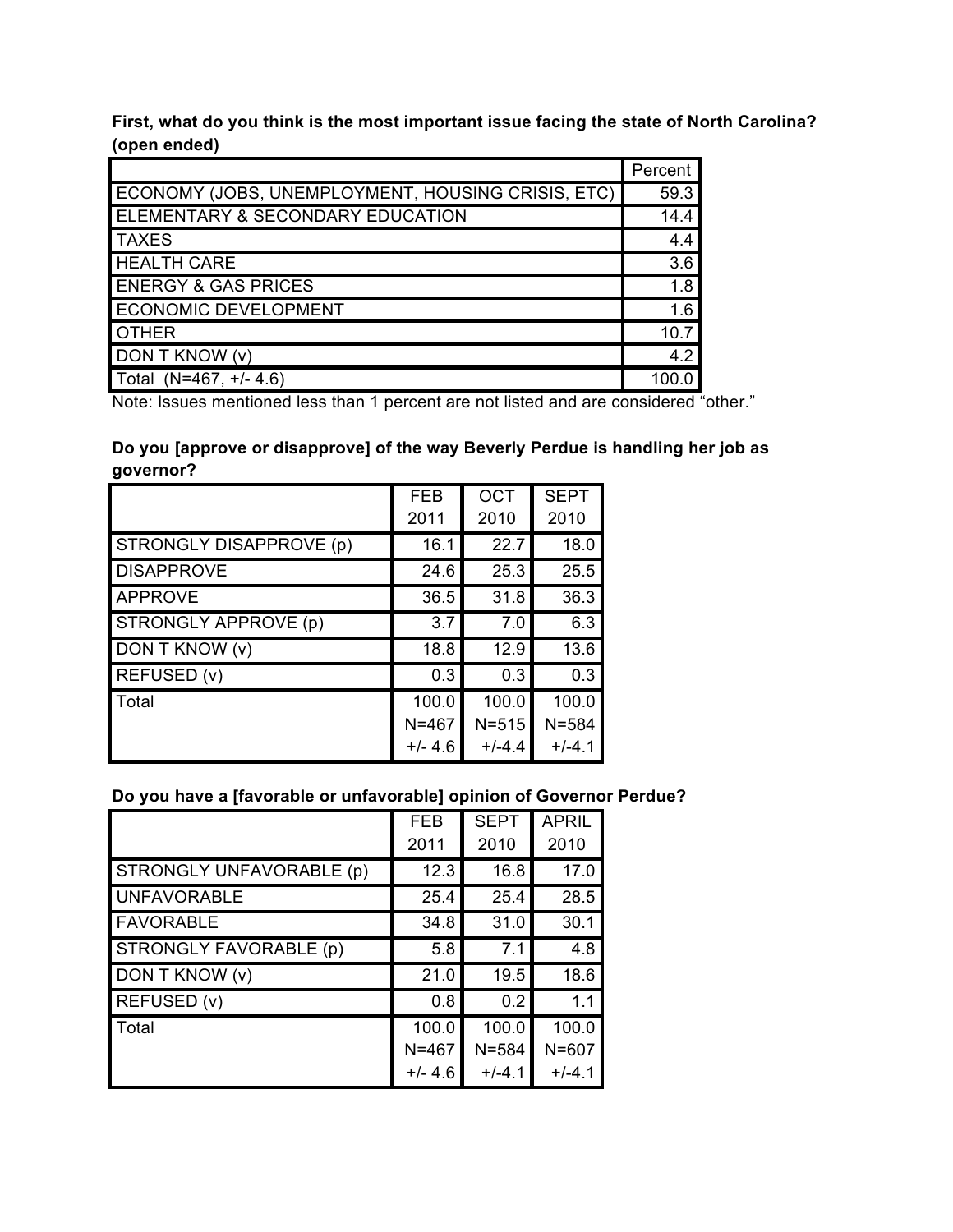**Now, thinking about things in this state, do you feel things in North Carolina [are going in the right direction, or have they gotten off on the wrong track]?**

|                                        | <b>FEB</b><br>2011 | <b>OCT</b><br>2010 |
|----------------------------------------|--------------------|--------------------|
| STRONGLY GOTTEN OFF ON THE WRONG TRACK | 16.0               | 38.3               |
| <b>GOTTEN OFF ON THE WRONG TRACK</b>   | 39.8               | 24.3               |
| GOING IN THE RIGHT DIRECTION           | 35.0               | 19.7               |
| STRONGLY GOING IN THE RIGHT DIRECTION  | 2.9                | 12.9               |
| DON T KNOW (v)                         | 5.8                | 4.5                |
| <b>REFUSED (v)</b>                     | 0.5                | $\cdot$ 2          |
| Total                                  | 100.0              | 100.0              |
|                                        | $N = 467$          | $N = 515$          |
|                                        | $+/- 4.6$          | $+/-4.4$           |

**Now, I'd like to change topics and ask you about the economy . . .**

**Do you expect the state economy [to stay about the same, get better, or get worse] by the end of this year?**

|                            | <b>FEB</b> | <b>SEPT</b> |
|----------------------------|------------|-------------|
|                            | 2011       | 2010        |
| <b>GET WORSE</b>           | 33.4       | 30.1        |
| <b>STAY ABOUT THE SAME</b> | 30.3       | 42.9        |
| <b>GET BETTER</b>          | 34.7       | 25.1        |
| DON T KNOW (v)             | 1.6        | 1.9         |
| Total                      | 100.0      | 100.0       |
|                            | $N = 467$  | $N = 584$   |
|                            | $+/- 4.6$  | $+/-4$ 1    |

**By the end of this year, do you expect your personal financial situation [to get worse, stay about the same, or get better?]**

|                            | <b>FEB</b> | <b>SEPT</b> |
|----------------------------|------------|-------------|
|                            | 2011       | 2010        |
| <b>GET WORSE</b>           | 20.2       | 23.1        |
| <b>STAY ABOUT THE SAME</b> | 45.7       | 47.7        |
| <b>GET BETTER</b>          | 33.5       | 26.5        |
| DON T KNOW (v)             | 0.4        | 2.7         |
| REFUSED (v)                | 0.2        | 0.0         |
| Total                      | 100.0      | 100.0       |
|                            | $N = 467$  | $N = 584$   |
|                            | $+/- 4.6$  | $+/-4.1$    |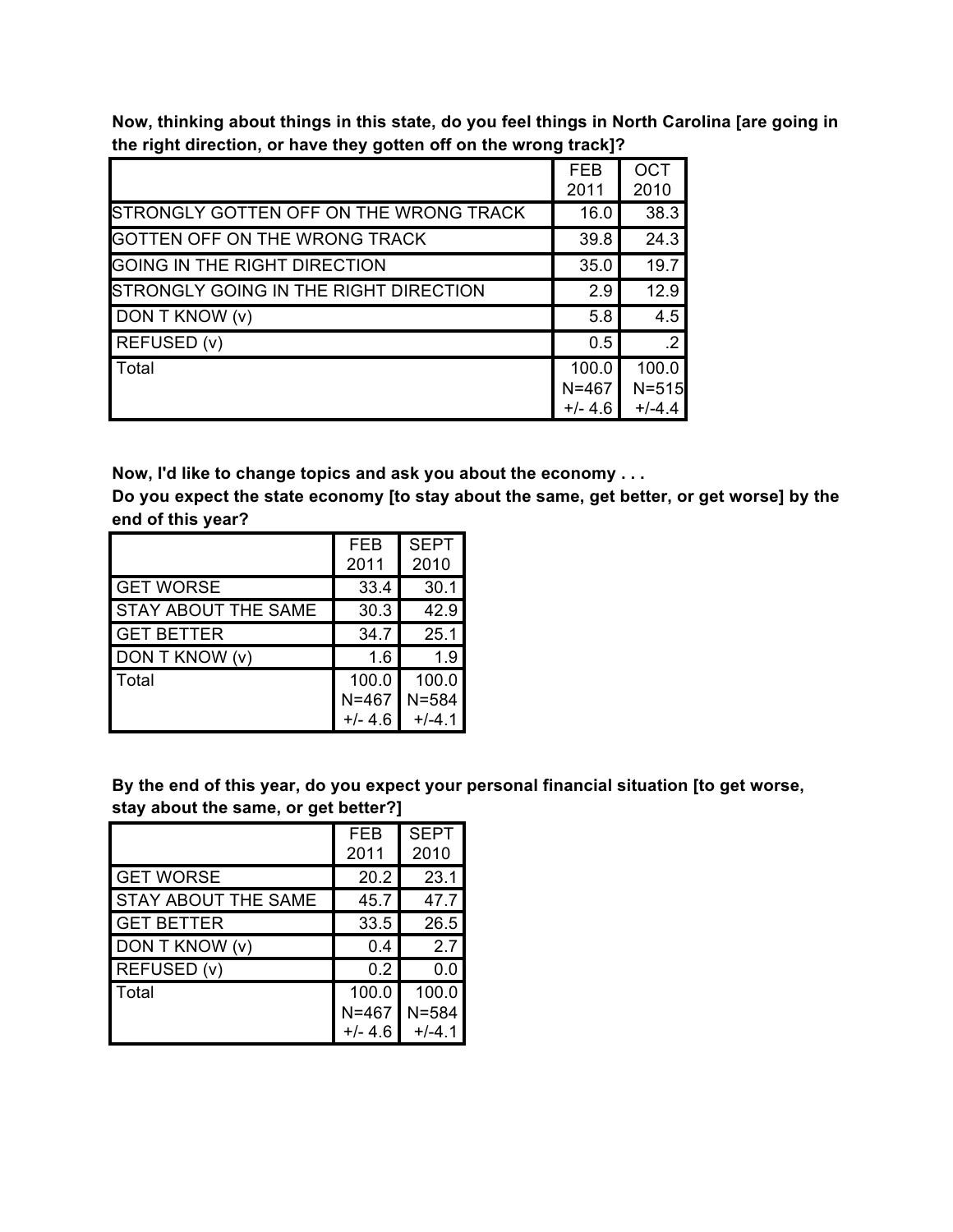**Now, I'd like to ask you about the North Carolina state budget situation. . .**

**As you may be aware, the state of North Carolina is facing a budget shortfall of around 3 billion dollars . . . about half of this shortfall is based on the expiration of some taxes, while the other half is based on stimulus funds not being available any more. . . .So, with this 3 billion dollar budget shortfall in mind, I'd like to ask you some questions about taking care of it . . .**

| To take care of this budget shortfall, would you [support or oppose] creating new taxes |  |
|-----------------------------------------------------------------------------------------|--|
| to increase revenues?                                                                   |  |

|                      | <b>FEB</b><br>2011              | <b>NOV</b><br>2010              |
|----------------------|---------------------------------|---------------------------------|
| STRONGLY OPPOSE (p)  | 25.4                            | 33.5                            |
| <b>OPPOSE</b>        | 36.4                            | 27.3                            |
| <b>SUPPORT</b>       | 27.5                            | 28.5                            |
| STRONGLY SUPPORT (p) | 6.8                             | 5.9                             |
| DON T KNOW (v)       | 3.4                             | 4.6                             |
| REFUSED (v)          | 0.5                             | 0.2                             |
| Total                | 100.0<br>$N = 467$<br>$+/- 4.6$ | 100.0<br>$N = 520$<br>$+/-4.4%$ |

**To take care of this budget shortfall, would you [support or oppose] making the temporary one percent increase in the sales tax permanent?**

|                            | FEB<br>2011 | <b>NOV</b><br>2010 |
|----------------------------|-------------|--------------------|
| <b>STRONGLY OPPOSE (p)</b> | 17.9        | 19.4               |
| <b>OPPOSE</b>              | 34.9        | 21.7               |
| <b>SUPPORT</b>             | 33.8        | 39.2               |
| STRONGLY SUPPORT (p)       | 9.4         | 17.1               |
| DON T KNOW (v)             | 3.6         | 2.4                |
| REFUSED (v)                | 0.4         | 0.2                |
| Total                      | 100.0       | 100.0              |
|                            | $N = 467$   | $N = 520$          |
|                            | $+/- 4.6$   | $+/-$              |
|                            |             | 4.4%               |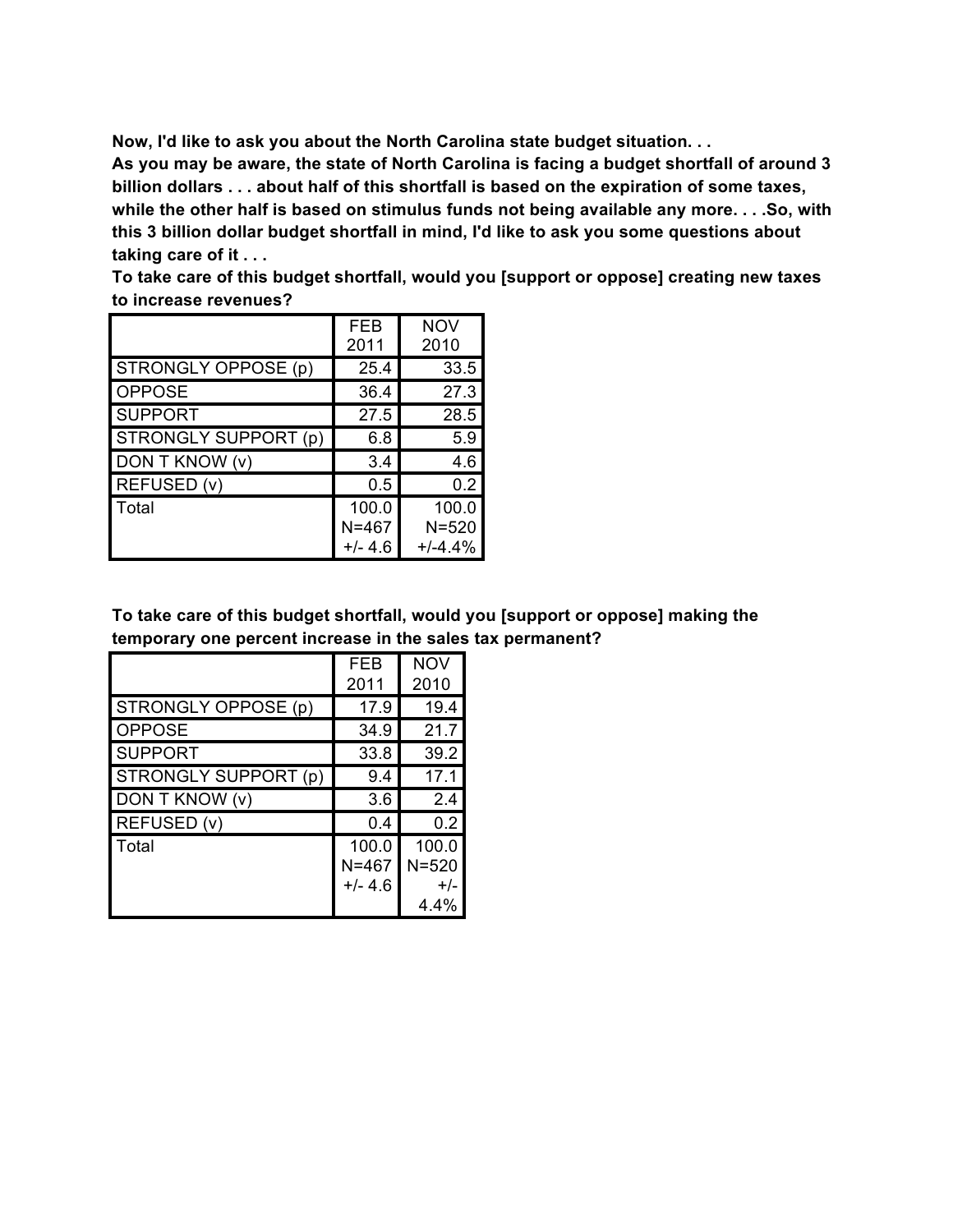**To take care of this budget shortfall, would you [support or oppose] making the temporary 2 percent tax surcharges permanent for individuals making more than \$60,000 dollars and couples making more than \$100,000 dollars a year?**

|                      | FEB<br>2011                     | <b>NOV</b><br>2010              |
|----------------------|---------------------------------|---------------------------------|
| STRONGLY OPPOSE (p)  | 14.2                            | 22.9                            |
| <b>OPPOSE</b>        | 34.3                            | 26.7                            |
| <b>SUPPORT</b>       | 39.0                            | 30.7                            |
| STRONGLY SUPPORT (p) | 9.8                             | 13.2                            |
| DON T KNOW (v)       | 2.6                             | 6.4                             |
| REFUSED (v)          | 0.0                             | 0.2                             |
| Total                | 100.0<br>$N = 467$<br>$+/- 4.6$ | 100.0<br>$N = 520$<br>$+/-4.4%$ |

**To take care of this budget shortfall, would you [support or oppose] making the temporary 3 percent tax surcharges permanent for individuals making more than \$150,000 dollars and couples making more than \$250,000 dollars a year?**

|                      | FEB<br>2011 | <b>NOV</b><br>2010 |
|----------------------|-------------|--------------------|
| STRONGLY OPPOSE (p)  | 11.1        | 16.7               |
| <b>OPPOSE</b>        | 27.2        | 22.1               |
| <b>SUPPORT</b>       | 44.3        | 33.7               |
| STRONGLY SUPPORT (p) | 14.8        | 23.4               |
| DON T KNOW (v)       | 2.5         | 3.4                |
| REFUSED (v)          | 0.2         | 0.7                |
| Total                | 100.0       | 100.0              |
|                      | $N = 467$   | $N = 520$          |
|                      | $+/- 4.6$   | $+/-4.4%$          |